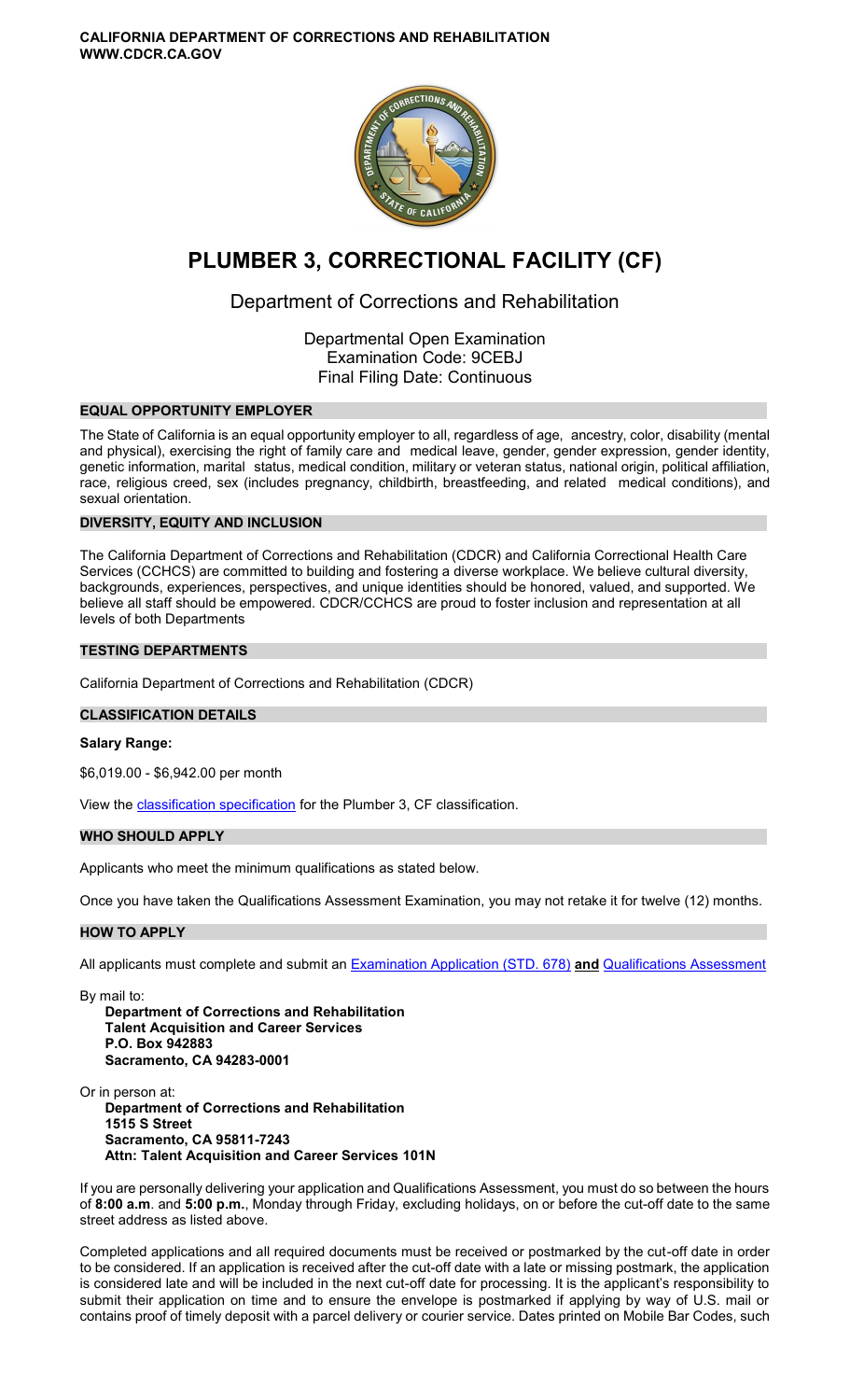#### **PLUMBER 3, CORRECTIONAL FACILITY BULLETIN RELEASE DATE:** 2/1/2019

as the Quick Response (QR) Codes available at the United States Postal Service (USPS), are not considered Postmark dates for the purpose of determining timely filing of an application.

Qualifications Assessments for Plumber 3, CF are available from the CDCR website at[: Plumber 3, CF o](https://www.cdcr.ca.gov/careers/plumber3cfqa-o-c/)r in person at the street address listed above.

**NOTE:** Only applications with an original signature will be accepted.

#### **SPECIAL TESTING ARRANGEMENTS**

If you require special testing arrangements due to a verified disability or medical condition, mark the appropriate box on your Examination Application (STD. 678) and you will be contacted to make specific arrangements. You may also contact the Talent Acquisition and Career Services at (916) 322-2545.

## **APPLICATION DEADLINES/REQUIREMENTS**

Candidates must complete and return the Plumber 3, CF Qualifications Assessment along with his/her Examination Application (STD. Form 678). Candidates who meet the minimum qualifications will have their Qualifications Assessment rated.

All applicants must meet the minimum qualifications for this examination by the cut-off date.

#### **TEST DATE**

Applications will be accepted on a continuous basis.

**Cut-off dates for processing will be:** 

September 3, 2021 December 3, 2021 March 4, 2022 June 3, 2022

**Note:** *Check back periodically as cut-off dates may be added in the future. Additionally, cut-off dates are subject to change or be cancelled at any time. Such changes or cancellations will be in accordance with civil service laws and rules.* 

Results notices will be mailed in 6 – 7 weeks following each cut-off date. Please contact Talent Acquisition and Career Services at (916) 322-2545 if you have not received your notice after 7 weeks.

#### **MINIMUM QUALIFICATIONS**

## **Either 1**

Two years of varied experience as a journey level plumber; and completion of a recognized apprenticeship in plumbing.

**Or 2** 

Six years of varied plumbing experience installing, maintaining, inspecting and repairing standard plumbing equipment. An Associate of Arts or Certificate of Arts Degree in Plumbing from an accredited community college or equivalent degree approved by the California Superintendent of Public Instruction under the provisions of California Education Code Section 94310.2 may be substituted for two years of the required experience. (Students who are within six months of completing their degree will be admitted to the examination but they must present evidence of completion prior to appointment.)

Qualifying experience may be combined on a proportionate basis if the requirements stated above include more than one pattern and are distinguished as "Either" 1, "or" 2, "or" 3, etc. For example, candidates who possess qualifying experience amounting to 50% of the required time of Pattern 1, and additional experience amounting to 50% of the required time of Pattern 2, may be admitted to an examination as meeting 100% of the overall experience requirement.

**OUT-OF-CLASS EXPERIENCE:** A "completion of an out-of-class assignment" memorandum, dated within one year of assignment completion, is required to use as out-of-class experience to meet the minimum qualifications for examination purposes. Employees may obtain this documentation from his/her Institutional Personnel Officer/Personnel Liaison. Out-of-class experience without required documentation will not be considered for examination purposes.

## **SPECIAL PHYSICAL CHARACTERISTICS**

Persons appointed to positions in this class must be reasonably expected to have and maintain sufficient strength, agility, and endurance to perform during stressful (physical, mental, and emotional) situations encountered on the job without compromising their health and well-being or that of their fellow employees or that of inmates.

Assignments during tour of duty may include sole responsibility for the supervision of inmates and/or the protection of personal and real property.

## **POSITION DESCRIPTION AND LOCATION(S)**

A **Plumber 3, CF**, is the lead worker level. Incumbents plan, lay out, lead and inspect the work of a crew of Plumbers and other workers engaged in plumbing installation and repair work; advise in the selection of plumbing materials; requisition plumbing materials and supplies; see that work is carried out according to plans and specifications and is properly correlated with other trades and ensure that safety regulations are followed.

Positions exist statewide with CDCR.

#### **EXAMINATION PLAN**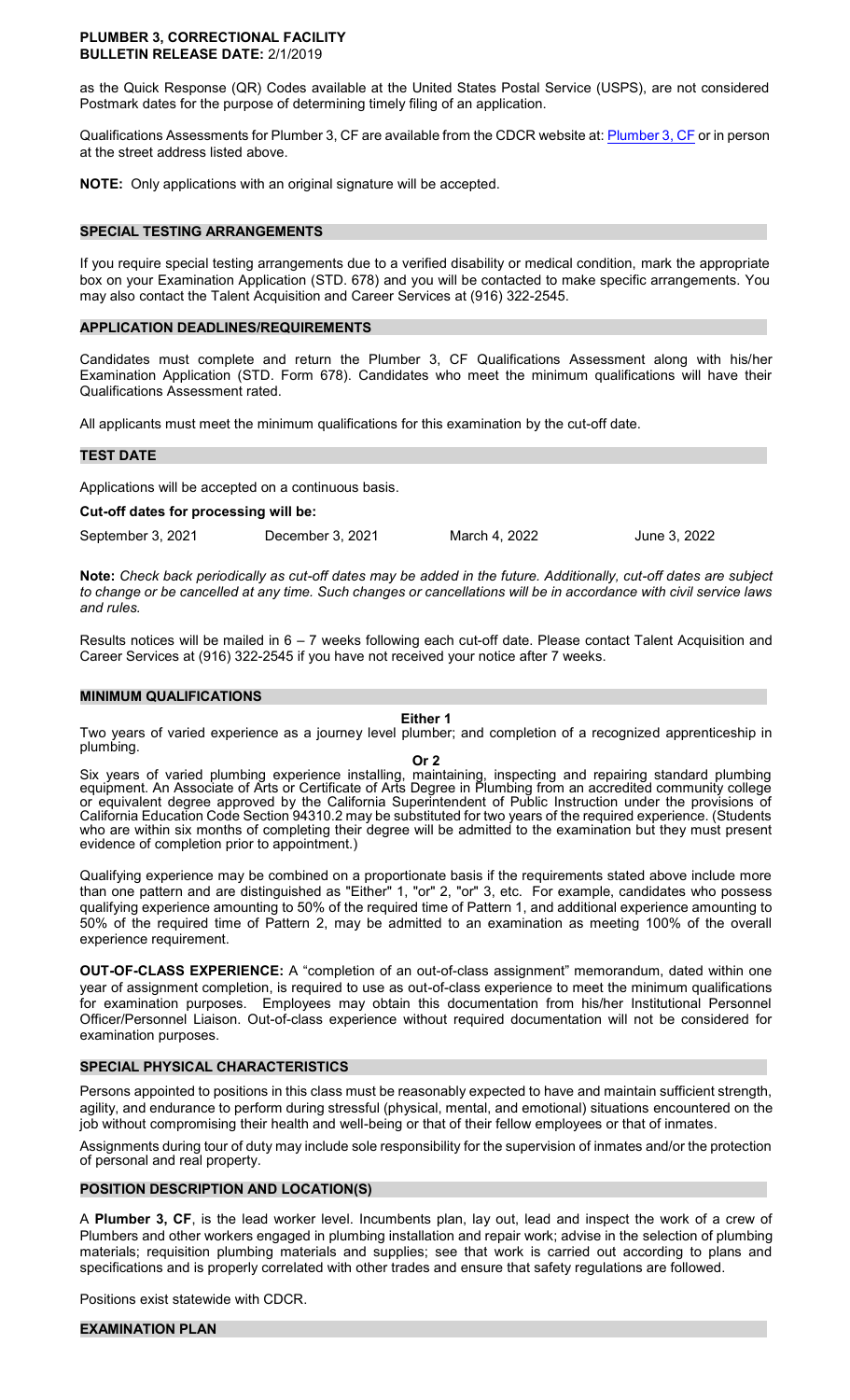#### **PLUMBER 3, CORRECTIONAL FACILITY BULLETIN RELEASE DATE:** 2/1/2019

**EXAMINATION INTERVIEWS WILL NOT BE HELD.** This examination will consist of a Qualifications Assessment weighted 100%. To obtain a position on the eligible list, applicants must achieve a minimum rating of 70.00% on the Qualifications Assessment.

The Qualifications Assessment is designed to elicit a range of specific information regarding each candidate's knowledge, skill, abilities, and potential to effectively perform the duties relative to the classification. Candidates who meet the minimum qualifications will have their Qualifications Assessment rated and successful candidates will be placed on an eligible list. **SUBMISSION OF THE QUALIFICATIONS ASSESSMENT IS MANDATORY.**  Candidates who do not submit a completed Qualifications Assessment will be eliminated from this examination.

#### **Qualifications Assessment -- Weighted 100.00%**

**Scope:** Emphasis in the examination will be on measuring competitively, relative to job demands, each candidate's:

## **Knowledge of:**

- 1. Principles, methods, materials, tools, and equipment used in plumbing.
- 2. Safety Orders of the Division of Industrial Safety applicable to plumbing.
- 3. Building codes.

## **Skill to:**

1. Performing plumbing work and in caring for tools, materials and equipment.

## **Ability to:**

- 
- 1. Communicate effectively.<br>2. Read blueprints and work Read blueprints and work from and interpret plans and specifications.
- 3. Keep records and make simple reports.
- 4. Prepare rough sketches of minor plumbing installations.
- 5. Make estimates of material and labor costs for minor plumbing jobs.
- 6. Follow oral and written instructions.
- 7. Instruct and lead unskilled assistants.
- 8. Instruct, direct, and coordinate the work of a small crew.
- 9. Plan, lay out, direct and inspect the work of a crew of plumbers and helpers.

The Job Analysis identifies job duties and job requirements for the classification and may be referenced in preparing for the examination. The Job Analysis for the Plumber 3, CF is available on the CDCR website at: [CDCR Job Analysis](https://www.cdcr.ca.gov/Career_Opportunities/HR/OPS/Exams/Analysis/index.html) 

## **ELIGIBLE LIST INFORMATION**

The resulting eligible list will be established to fill vacancies for CDCR.

Names of successful candidates are merged onto the list(s) in order of final scores, regardless of date. Eligibility expires 12 months after establishment unless the needs of the service and conditions of the list(s) warrant a change in this period.

## **VETERANS' PREFERENCE/CAREER CREDITS**

Veterans' Preference will be granted in this examination. Veterans who have achieved permanent civil service status are not eligible to receive Veterans' Preference. Career credits will not be granted in this examination.

#### **DRUG-FREE STATEMENT**

It is an objective of the State of California to achieve a drug-free State work place. Any applicant for State employment will be expected to behave in accordance with this objective, because the use of illegal drugs is inconsistent with the law of the State, the rules governing civil service, and the special trust placed in public servants.

## **GENERAL INFORMATION**

**Applications are available** at CDCR, California Department of Human Resources (CalHR), local offices of the Employment Development Department, and through your [CalCareer Account.](https://www.jobs.ca.gov/)

**Veterans' Preference:** California law allows the granting of Veterans' Preference in any **Open** examination. In accordance with Government Code Sections 18973.1 and 18973.5, Veterans' Preference will be awarded as follows: 1) any veteran, widow or widower of a veteran, or spouse of a 100% disabled veteran, who achieves a passing score in an open examination, shall be ranked in the top rank of the resulting eligibility list. Any veteran who has been dishonorably discharged or released is not eligible for Veterans' Preference; 2) Veterans' Preference is not granted once a person achieves permanent civil service status.

Directions to apply for Veterans' Preference are available at the CalHR's website by clicking on the following link: [CalCareer Veterans.](https://jobs.ca.gov/CalHRPublic/Landing/Veterans.aspx) Additional information can also be found at the California Department of Veterans Affairs at [CalVet Veterans.](http://www.calvet.ca.gov/veteran-services-benefits/employment)

**The Department of Corrections and Rehabilitation** reserves the right to revise the examination plan to better meet the needs of the service, if the circumstances under which this examination was planned change. Such revision will be in accordance with civil service laws and rules and all applicants will be notified.